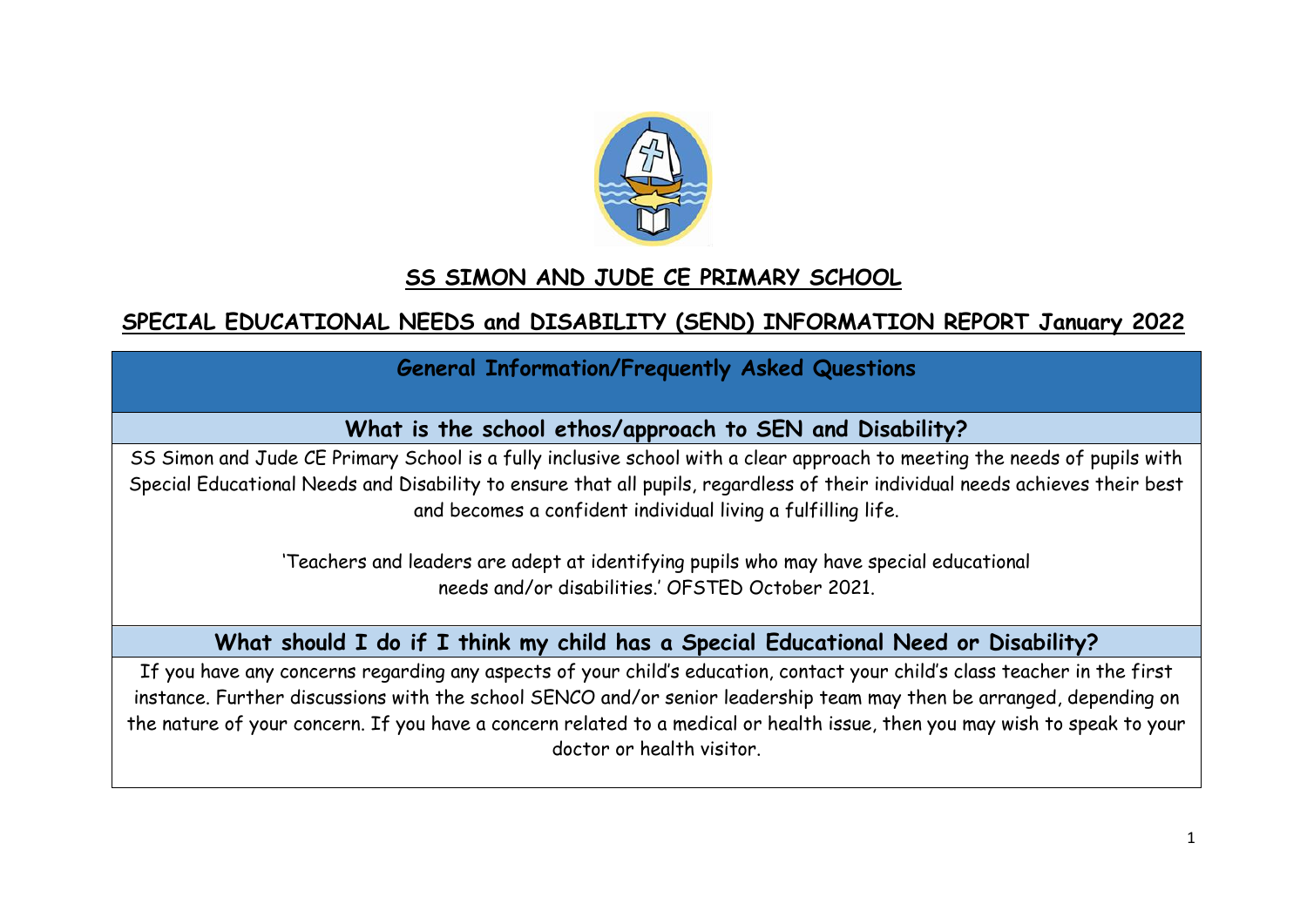**How will I know how my child is doing in school? How will I be involved in discussions about, planning for, and involvement in, my child's education?**

At SS Simon and Jude CE Primary School we believe that parents should be kept fully informed about their child's progress. Parents and children are invited to attend Parent Conference evenings in the autumn and spring terms. At these meetings the class teacher, parents and child are able to discuss the progress made and share individual targets to further improve learning. In the summer term parents receive a detailed report which highlights progress made, attainment levels along with progress towards the child's personal learning goals. Parents are able to make an appointment to discuss the report further if they wish to do so. Parents may also request information at any time regarding the progress of their child. Throughout the year there are opportunities for parents to attend International Primary Curriculum (IPC) exit points, so pupils are able to share their learning from across different areas of the curriculum. In addition, pupils with an Education, Health and Care Plan (EHCP) will have a Person-Centred Review Meeting once a year. At these meetings the child, parents, school staff and specialist outside agencies can discuss the progress made over the year, agree new outcomes, targets and actions as well as long term aspirations.

#### **What support will there be for my child's overall well-being?**

At SS Simon and Jude CE Primary School the overall well-being of our pupils is a high priority and is monitored closely by all staff. We are very clear about the characteristics of the pupils we are helping to develop. There are 8 key attributes that are embedded in all aspects of daily life in order to prepare all of our pupils for future lives. The 8 personal learning goals that are taught throughout school are adaptable, ethical, respectful, empathetic, communicator, thinker, collaborator and resilient. These are developed alongside our Christian values of hope, compassion, thankfulness, peace, forgiveness, love, justice, reverence, perseverance, faith, trust and friendship. All pupils have weekly lessons in PSHE. The school employs a learning mentor who is trained to support pupils with additional social and emotional needs on a 1 to 1 or within small groups to support pupils. The school has trained first aiders available throughout school to deal with medical incidents. If you are concerned about your child's social or emotional development please speak to your child's class teacher, learning mentor or SENCO.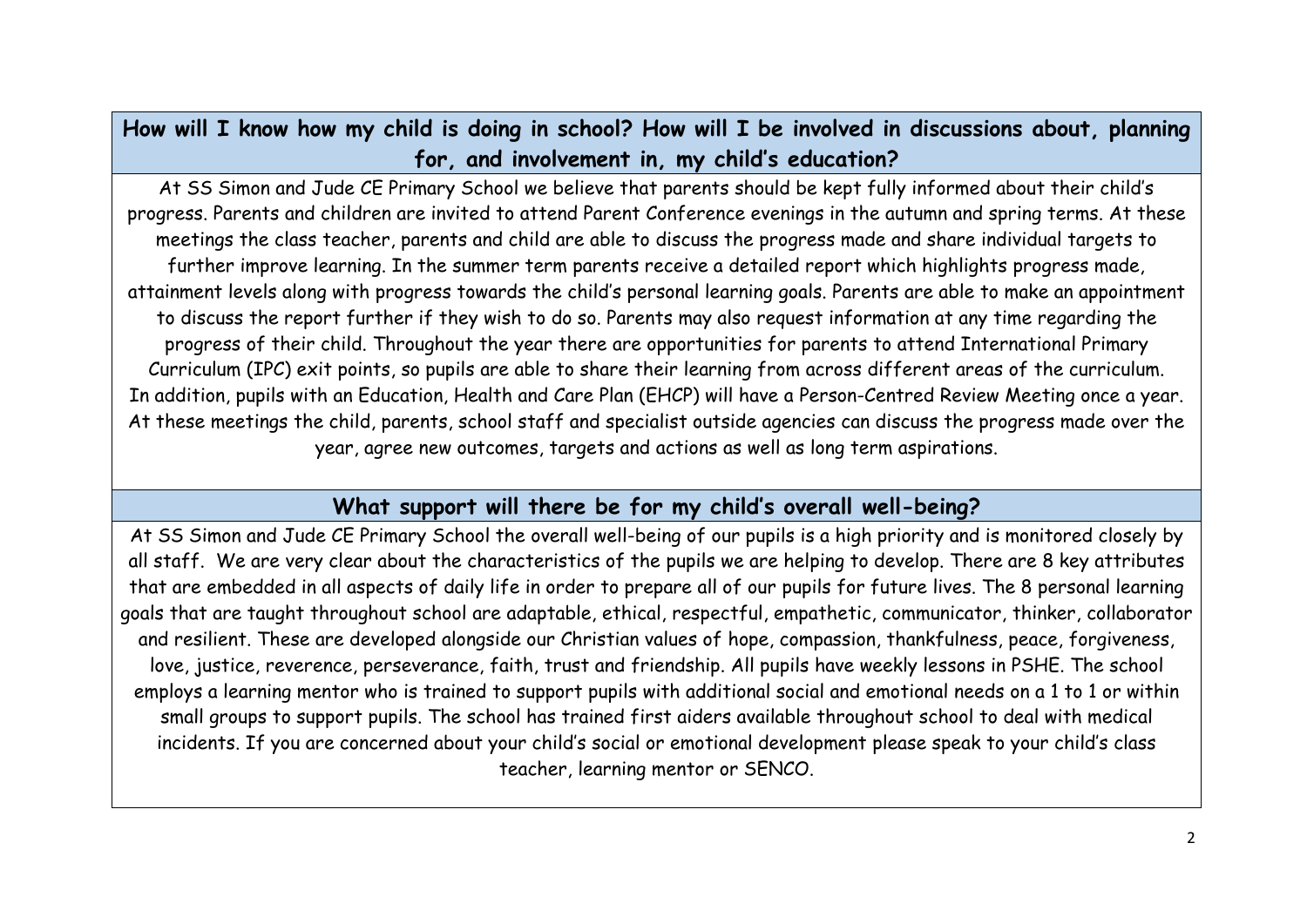**How does SS Simon and Jude CE Primary School involve children and young people in their education and in the decision making process?**

As part of our approach to learning and teaching for all pupils the teacher and child discuss their progress and attainment through one-to-one Learning Review meetings four times a year. Each pupil is fully involved, at their level of understanding, in setting their own targets for improvement in reading, writing, mathematics and attitude to learning, helping to identify how they can achieve these targets and evaluating their progress towards the previous targets.

During lessons all pupils are encouraged to evaluate their progress towards the learning objective. Pupils are encouraged to complete self and peer evaluations during lessons to further improve their learning. Our pupils value feedback from staff and time is given for them to respond to marking.

**Who, outside of school, can I turn to for advice and support?**

**Bolton Information and Advisory Service** is a community-based, confidential and independent information and advisory service for parents/carers of children and young people with special educational needs.

**Telephone 01204 848722**

**Email [iasoutofhours@outlook.com](mailto:iasoutofhours@outlook.com)**

**Website [www.iasbolton.com](http://www.iasbolton.com/)**

**Paediatric Learning Disabilities Service (PLDS)** has specialist knowledge and skills to help children and young people who have learning disabilities/ global developmental delay and an additional health need. The PLDS can provided specialist assessment and intervention in continence issues and toilet training, sleep issues, puberty/ growing up issues, behaviour, issues with eating and drinking, understanding own health needs and health conditions and promoting independence/ self-

> help skills. **Telephone 01204 463660 Email [PLDS@boltonft.nhs.uk](mailto:PLDS@boltonft.nhs.uk)**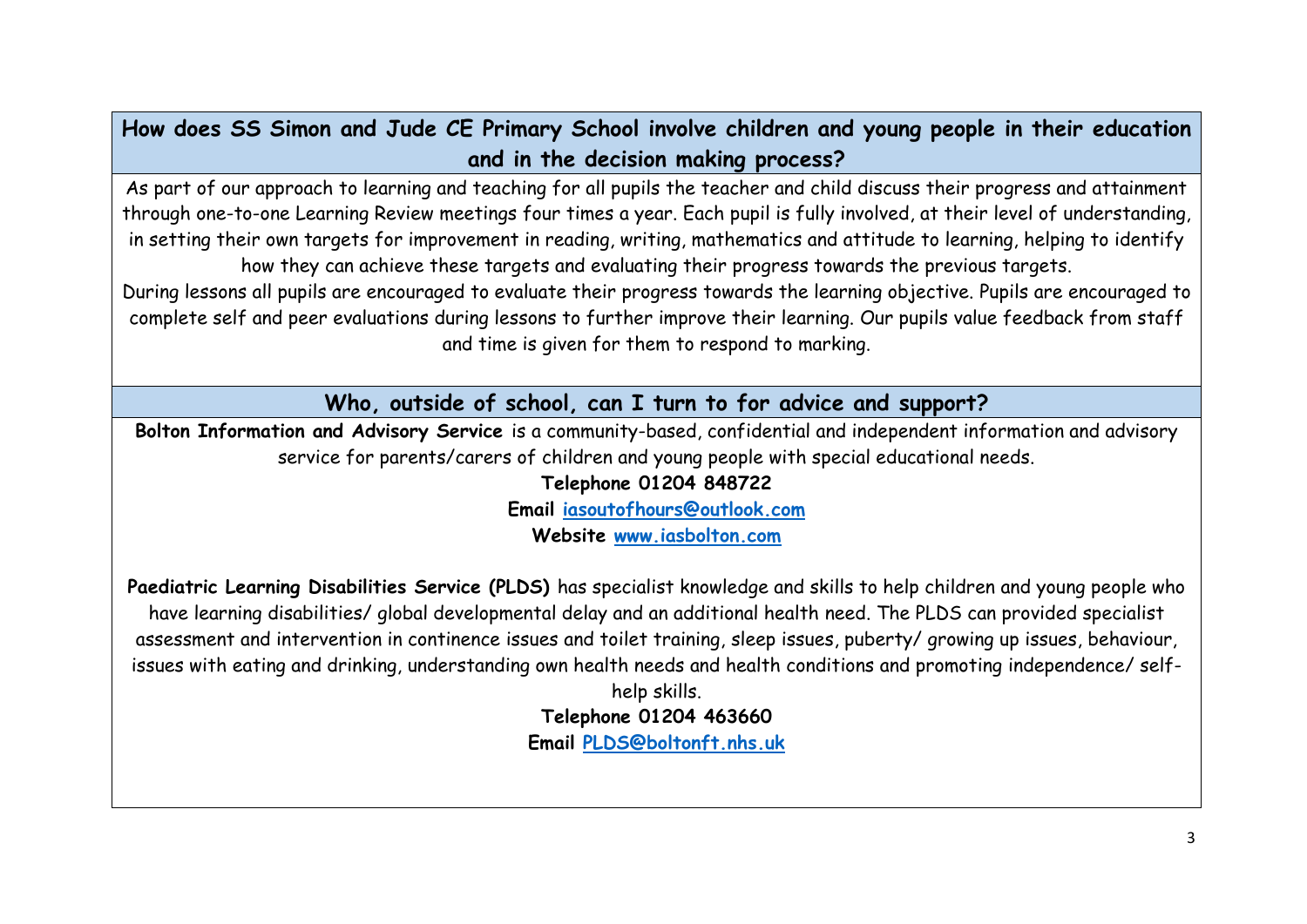**Bolton Parent Carers** Provide free workshops on a range of SEND topics to help parents and carers navigate the journey. **Email [info@boltonparents.org,uk](mailto:info@boltonparents.org,uk) Website [www.boltonparents.org.uk](http://www.boltonparents.org.uk/)** 

**Speech and Language Therapy Service (SALT) support children and young people aged 2**  $\frac{1}{2}$  **- 18 years. Speech and** language therapist can provide assessments to reach a diagnosis and provide a package of intervention. Interventions may be 1 to 1 sessions with the child, group interventions for child or young person and/or parent, and parent training sessions. **Telephone 01204 462670**

#### **Email Community therapyadmin@boltonft.nhs.uk**

**School Nursing Service** promote and maintain the good health of all school age children and enable them to reach their full potential. They achieve this by working in partnership with parents, children and young people, school staff and other professionals. The School Nursing team can offer advice and support on a range of issues and has links to other services that work with children and families.

**Telephone Great Lever Health Centre –South Team 01204 462468**

**Educational Psychology Service** offers a professional psychological support service for children, young people, their families, schools, communities and other settings. Educational Psychologist's apply psychological theory and research findings to promote the emotional, social, cognitive and educational development of children.

**Telephone 01204 338060**

**Email: [epstraded@bolton.gov.uk](mailto:epstraded@bolton.gov.uk)**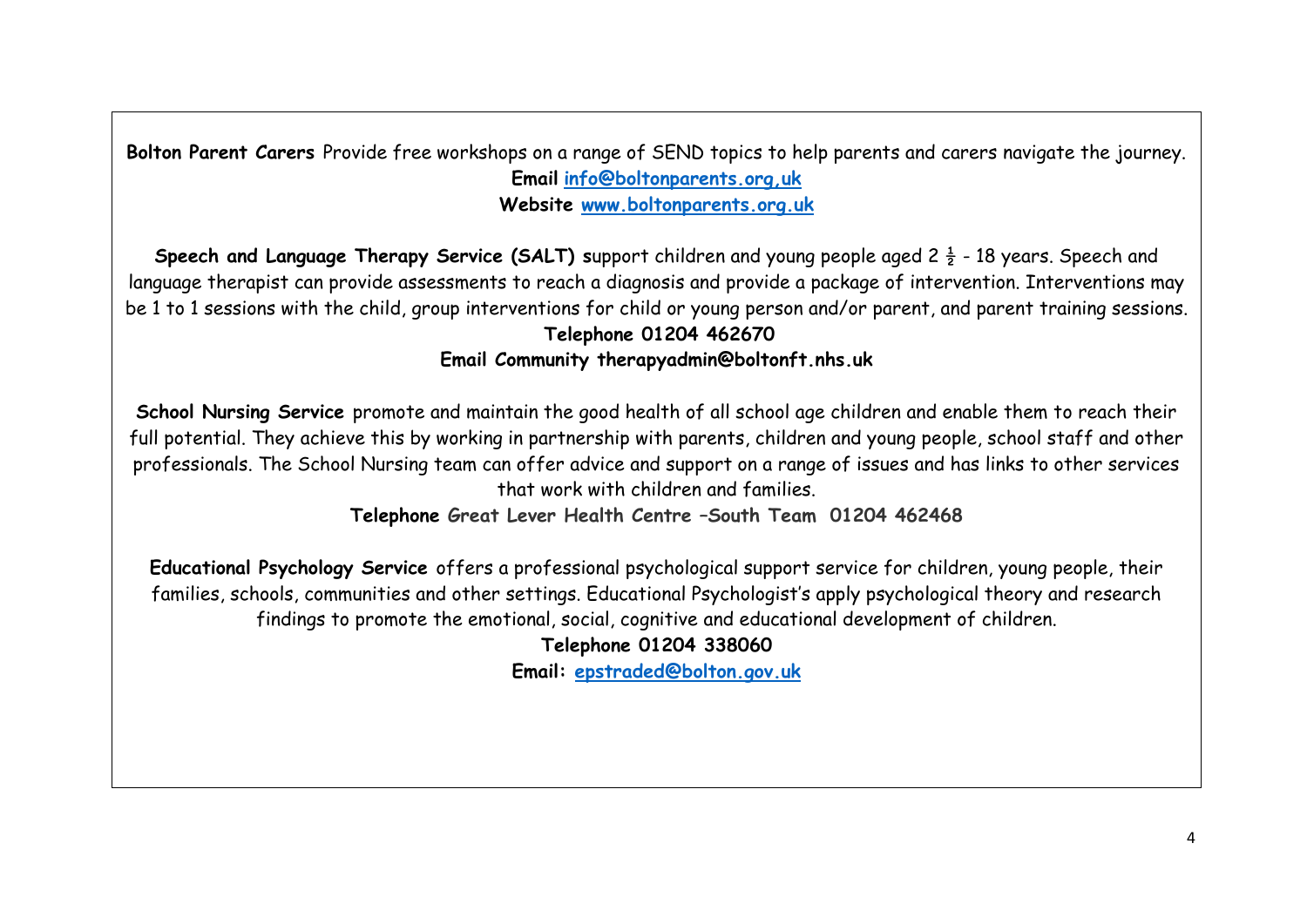**Ladywood Outreach Service** supports the needs of learners from 2-19 years with a range of cognition and learning needs, speech, language and communication needs and pupils with a diagnosis of Autistic Spectrum Disorder. The service supports the inclusion of pupils with a variety of Specific Learning Difficulties in mainstream school and settings across Bolton. **Telephone 01204 333400**

**Thomasson Memorial Sensory Support Service** support babies, children and young people with a visual, hearing or multisensory impairment. The support offered ranges from teaching parents how to best interact and establish communication with a baby to preparing young people for a good life as an independent adult.

**Telephone 01204 333120**

**Email [sss@thomason.bolton.sch.uk](mailto:sss@thomason.bolton.sch.uk)**

**Website www.thomasson.bolton.sch.uk**

**Where can I find information about Local Authority provision for children and young people with SEND?**

The publication of a Local offer outlining what provision is available for children and young people in the Bolton area who have SEND can be found at Home – [SEND Local Offer \(bolton.gov.uk\)](https://www.bolton.gov.uk/sendlocaloffer/)

**How should complaints regarding SEND provision be made and how will they be dealt with?**

SS Simon and Jude CE Primary School has a complaints procedure to ensure we respond to complaints as quickly and effectively as possible. We value all comments about our school, and we will endeavour to address your concerns at the earliest stage possible. A full copy of the School's Complaints procedure can be obtained from the school.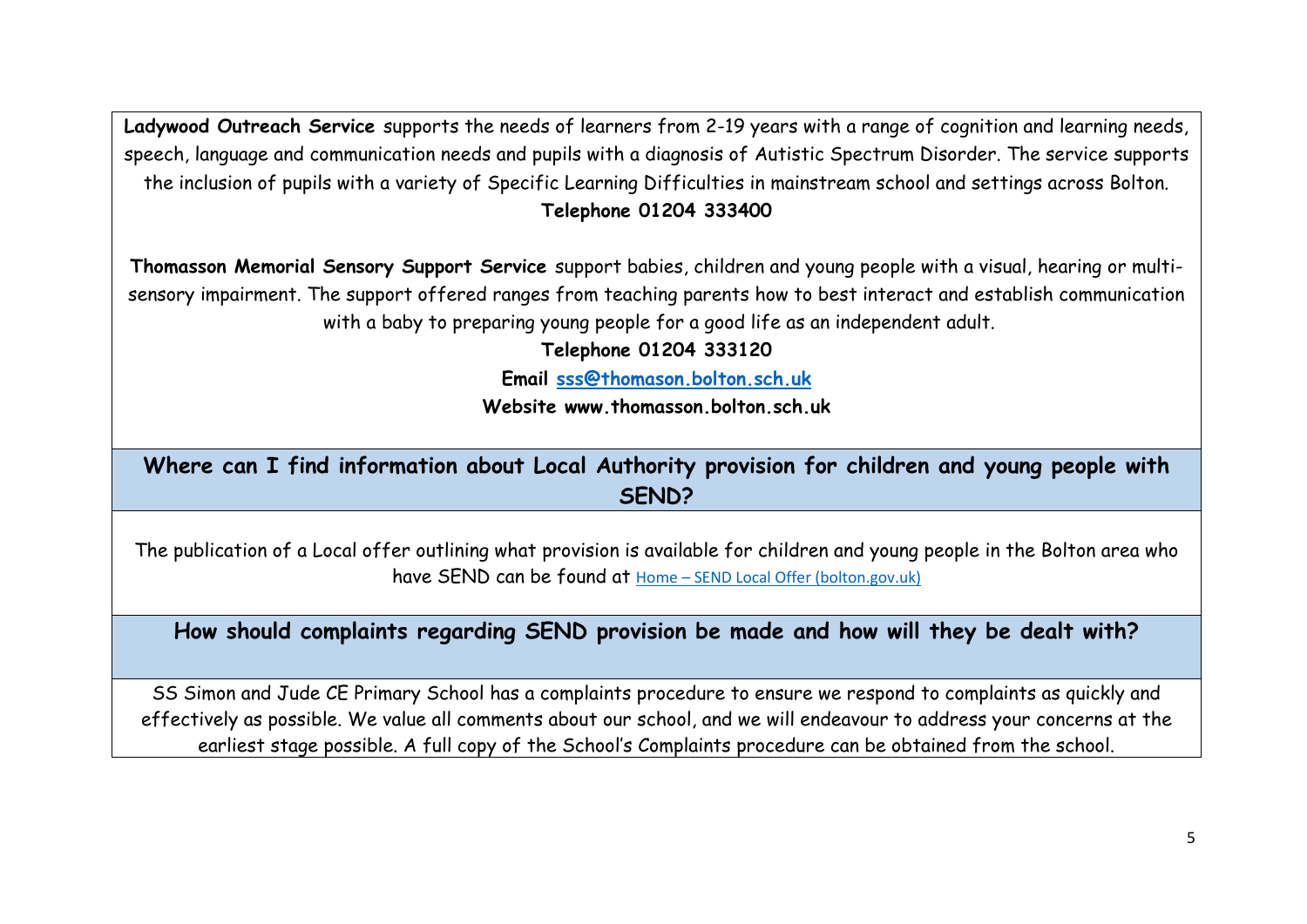The vast majority of concerns can be resolved informally. There are many occasions when the class teacher, office staff, SENCO or senior teachers can resolve your concerns straight away. If you remain dissatisfied with the outcome the complaint should then be referred to the Principal or the Chair of the LAB, as outlined in the Complaints Procedure.

#### **What is SS Simon and Jude CE Primary School policy for the identification of needs?**

SS Simon and Jude CE Primary School has a clear approach to identifying the needs of pupils with SEND with the emphasis being on early identification. School assesses each pupils' current skills and levels on entry to the school, building on information from parents, previous settings and outside agencies, where applicable. Class teachers, supported by the senior leadership team, make regular assessments of progress of all pupils. If a pupil is making less than expected progress the first response is high quality teaching targeted at their areas of need. Where progress continues to be less than expected the class teacher, working with the SENCO, assesses whether the pupil has SEND. At this stage additional information and/or assessments may be requested from specialist outside agencies or medical professionals.

#### **How does the school ensure the inclusion of pupils with SEND in activities outside of the classroom?**

All pupils have access to and participate in an inclusive and enriching curriculum with lots of opportunities to develop their social, emotional and cultural well-being and development alongside their academic development. The school has many extra- curricular clubs at lunchtime and after school. These are offered to all pupils and any responsible adjustments are made to ensure that all pupils can access the clubs of their choice. To enrich the curriculum, pupils attend various trips throughout the year. Every effort is made to ensure that all pupils can fully participate in their trips. Pupils with additional medical, physical or behavioural needs are included on the trip risk assessment. If required, additional staffing support is provided.

## **How are equipment and facilities to support pupils secured?**

The school budget includes a notional budget for supporting pupils with SEND. Additional funding is provided for pupils with additional needs to ensure they are achieving their full potential. Resources, equipment and training is allocated through careful consideration of the SEND Action plan and whole school priorities for improvement.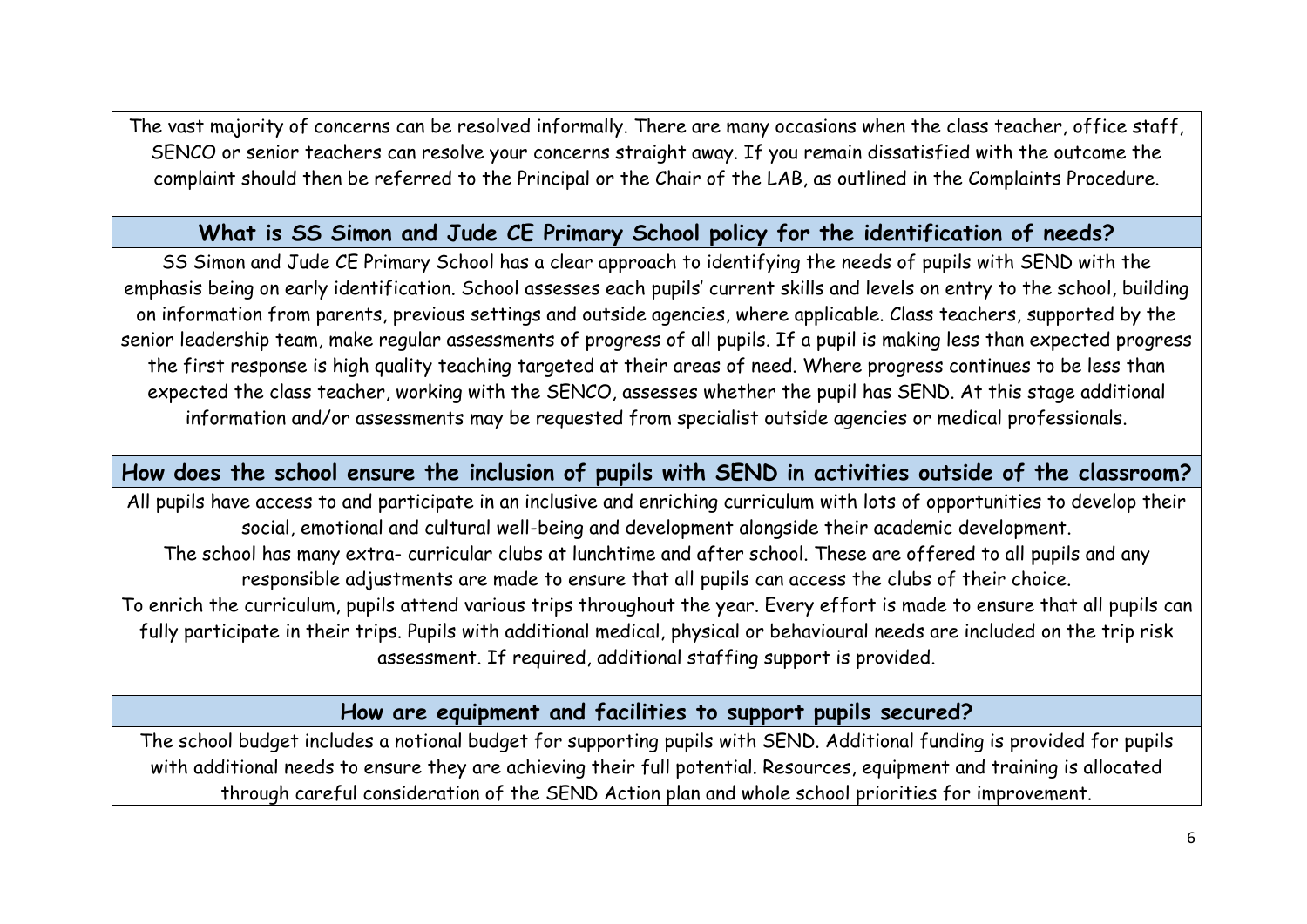**How does SS Simon and Jude CE Primary school support pupils with SEND during transition?**

As this can be a difficult time for any pupil, we try to ensure that all transitions are as smooth as possible. To aid transition in the Foundation teaching staff will visit parents and pupils in their own home. Pupils also get the opportunity to visit their classroom with their parents before a phased transition in September.

To aid transition from year-to-year pupils have the opportunity to meet their new teacher on 'Move up morning' and parents have the opportunity to meet their child's new teacher at 'Meet the Teacher Evening'. For pupils who will find transition particularly challenging, additional transition visits and transition booklets can be set up.

Close liaison is made with schools if a pupil moves school within the academic year to ensure that all relevant information is fully shared.

In year 6, the class teachers and SENCO liaise closely with secondary schools. Additional transition is set up for vulnerable pupils or pupils with high levels of need.

**How does SS Simon and Jude CE Primary School support young people with SEND in preparing for adulthood, independent living and the next phase of their education, training or employment?**

At SS Simon and Jude CE Primary school there is a clear vision on the types of pupils we are hoping to develop now and for their future beyond education. Learning focusses on the eight personal learning goals alongside academic attainment. The school has an enriching curriculum with lots of opportunities to develop their social, emotional and cultural well- being. Targeted social skills interventions are put into place where required.

**How do I get a copy of the school SEND policy?**

The school's SEND policy can be found on the Parents section of the School Website <http://sssj.bolton.sch.uk/about-us/policies/> Alternatively, a copy can be obtained by contacting the school SENCO or school office.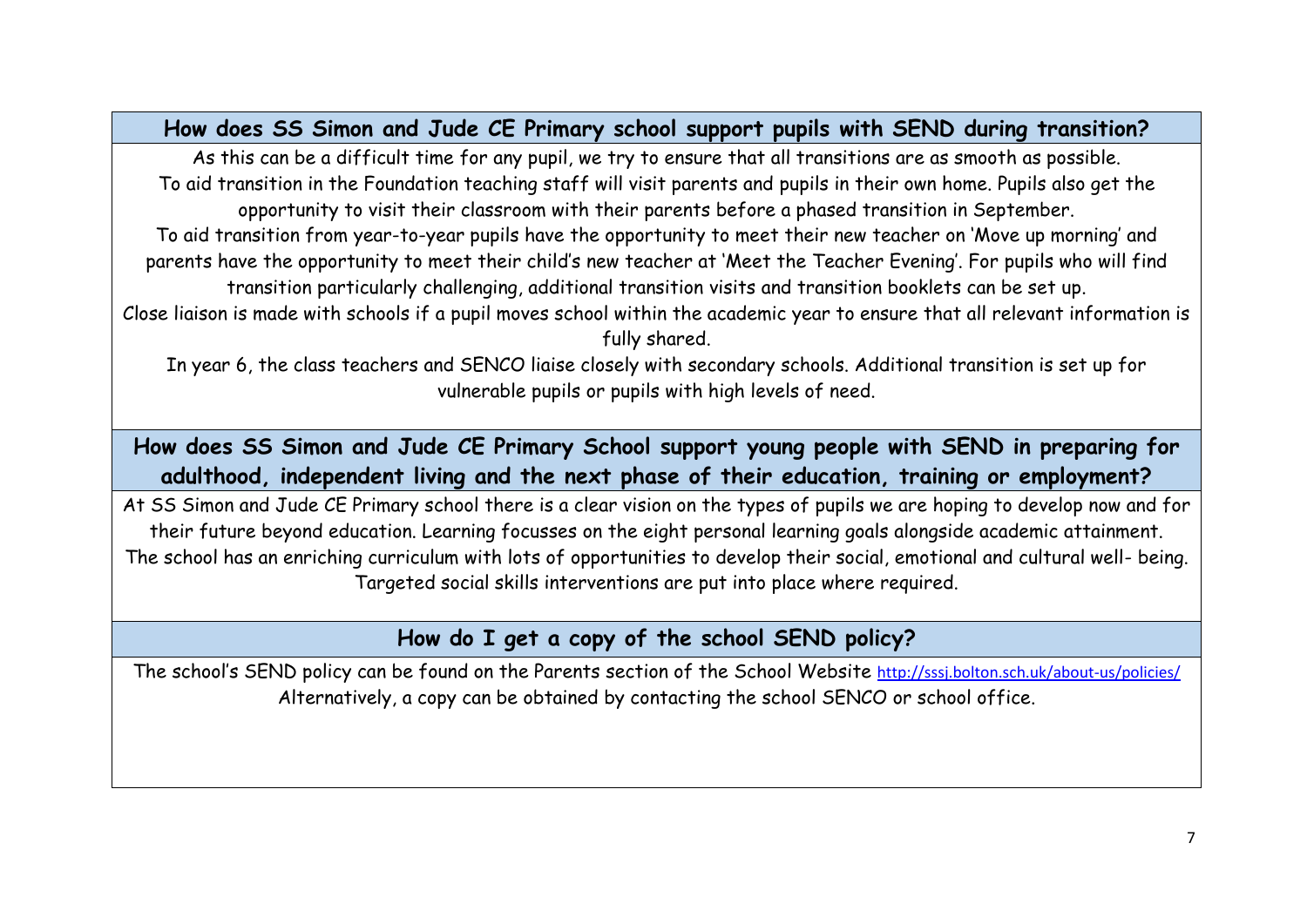| Who do I contact for further information? |
|-------------------------------------------|
| Contact the school SENCO                  |
| Miss Elaine Davies                        |
| <b>Assistant SENCO</b>                    |
| Miss Hannah Murphy                        |
| Tel: 01204 333583                         |
| Email: sssjoffice@vantageacademies.co.uk  |
|                                           |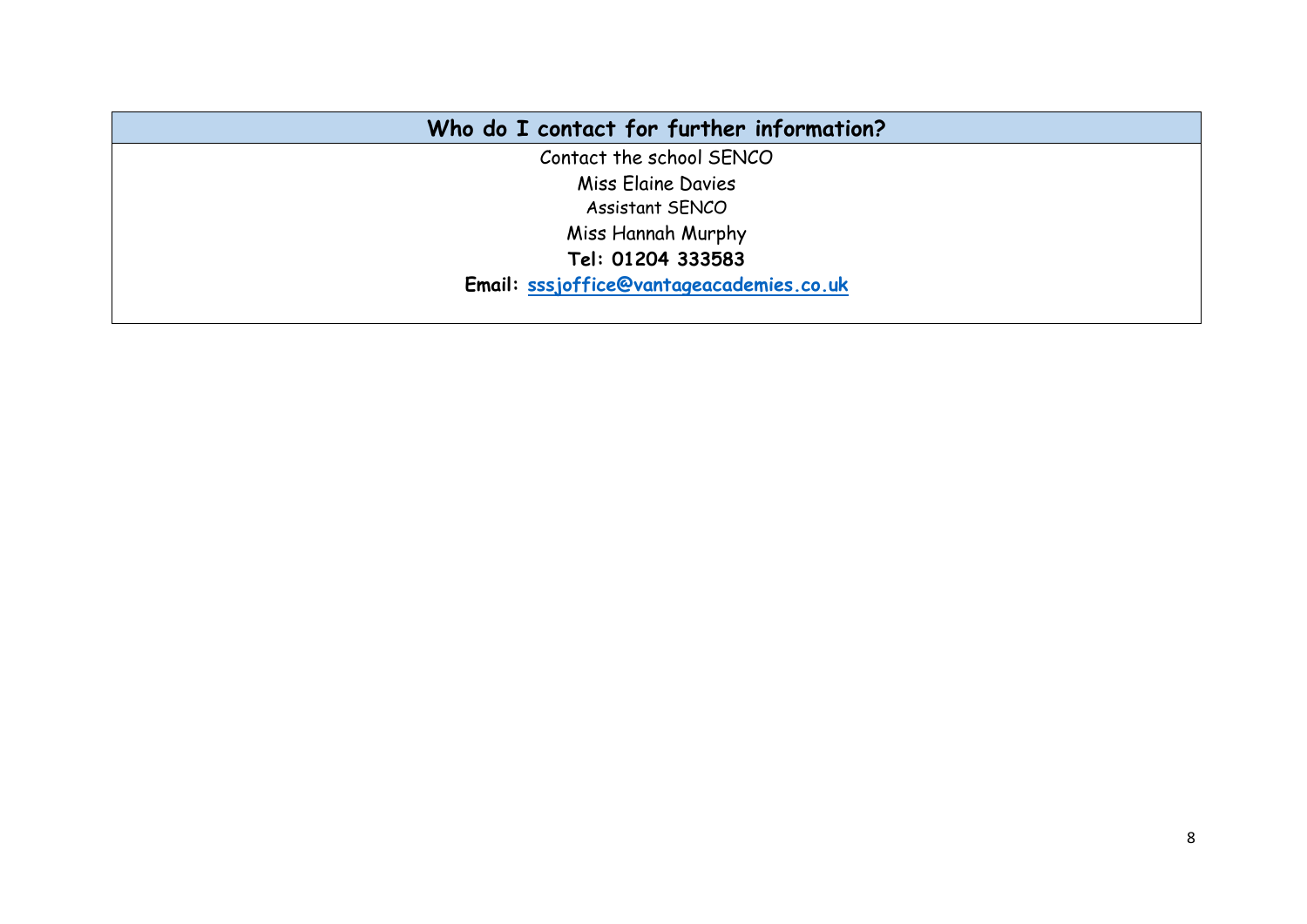# **Details of Provision on offer at SS Simon and Jude CE Primary School to support children with Special Educational Needs or Disabilities**

| Area of<br><b>SEND</b>                                                                                          | COGNITION AND<br><b>LEARNING</b>                                                                                                                                                                                                                                                                                                                                                     | COMMUNICATION<br><b>AND</b><br><b>INTERACTION</b>                                                                                                                                                                                                                                                                                                            | SOCIAL,<br><b>EMOTIONAL AND</b><br><b>MENTAL HEALTH</b>                                                                                                                                                                                                                                                                                                                | <b>SENSORY AND/OR</b><br><b>PHYSICAL</b>                                                                                                                                                                                                                                                          |
|-----------------------------------------------------------------------------------------------------------------|--------------------------------------------------------------------------------------------------------------------------------------------------------------------------------------------------------------------------------------------------------------------------------------------------------------------------------------------------------------------------------------|--------------------------------------------------------------------------------------------------------------------------------------------------------------------------------------------------------------------------------------------------------------------------------------------------------------------------------------------------------------|------------------------------------------------------------------------------------------------------------------------------------------------------------------------------------------------------------------------------------------------------------------------------------------------------------------------------------------------------------------------|---------------------------------------------------------------------------------------------------------------------------------------------------------------------------------------------------------------------------------------------------------------------------------------------------|
| How SS Simon<br>and Jude CE<br>Primary school<br>assess whether<br>a child/young<br>person has a<br><b>SEND</b> | - Ongoing formative<br>teacher assessments<br>- Summative teacher<br>assessments (at least 3<br>times a year)<br>- Monitoring of progress<br>made across a range of<br>subjects<br>- Learning review progress<br>towards targets<br>- Dyslexia Screening test,<br>Dyscalculia Screening test<br>and IRLENS screening<br>- Assessments by<br><b>Educational Psychology</b><br>Service | - Ongoing formative<br>teacher assessments<br>- Summative teacher<br>assessments (at least 3<br>times a year)<br>- Referral to Speech and<br>Language Therapy Service<br>(SALT) for assessments<br>- Speech and Language<br>Therapy assessments in<br>school (Year 1)<br>-WELLCOMM assessments<br>(early years and primary)<br>- Information from<br>parents | - Boxall Profile<br>assessments<br>- Information from<br>Parents<br>- Observations in class,<br>playtimes, lunchtimes<br>- Analysis of behaviour<br>logs<br>- Analysis of individual<br>reward and consequences<br>charts<br>- Feedback from<br>additional interventions<br>- Assessments by<br><b>Educational Psychology</b><br>Service<br>- Discussions with parents | - Sensory Support<br>assessments/reports<br>- Medical assessments/<br>reports<br>- Discussions with parents<br>- Discussions with child<br>- SENCO/ Class teacher<br>discussions<br>- Age related checks for<br>hearing and vision<br>- SENCO observations in<br>class, playground, PE<br>lessons |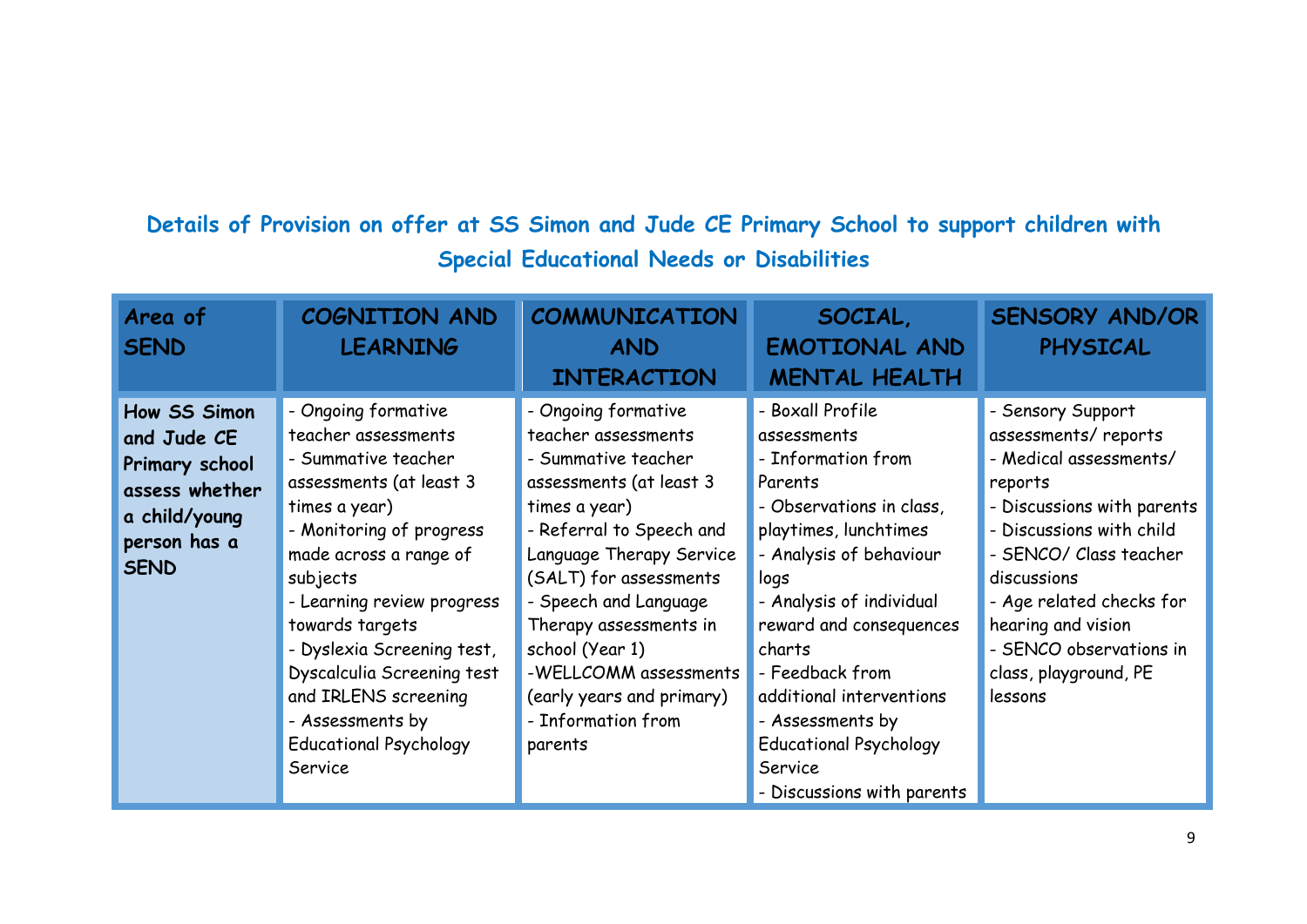|                                                                                                            | -Assessments by Ladywood<br>Outreach Service<br>- Discussions with parents<br>- Discussions with child<br>SENCO observations<br>- SENCO/ Class teacher<br>discussions                                                                                                     | - Assessments by<br><b>Educational Psychology</b><br>Service<br>-Assessments by<br>Ladywood Outreach<br>Service<br>- Discussions with parents<br>- Discussions with child<br>- SENCO observations<br>- SENCO/ Class teacher<br>discussions                                                                                 | - Discussions with child<br>- SENCO observations<br>- SENCO/ Class teacher<br>discussions                                                                                                                                                                                                         |                                                                                                                                                                                                                                                                                                                               |
|------------------------------------------------------------------------------------------------------------|---------------------------------------------------------------------------------------------------------------------------------------------------------------------------------------------------------------------------------------------------------------------------|----------------------------------------------------------------------------------------------------------------------------------------------------------------------------------------------------------------------------------------------------------------------------------------------------------------------------|---------------------------------------------------------------------------------------------------------------------------------------------------------------------------------------------------------------------------------------------------------------------------------------------------|-------------------------------------------------------------------------------------------------------------------------------------------------------------------------------------------------------------------------------------------------------------------------------------------------------------------------------|
|                                                                                                            | COGNITION AND<br><b>LEARNING</b>                                                                                                                                                                                                                                          | <b>COMMUNICATION</b><br><b>AND</b><br><b>INTERACTION</b>                                                                                                                                                                                                                                                                   | SOCIAL,<br><b>EMOTIONAL AND</b><br><b>MENTAL HEALTH</b>                                                                                                                                                                                                                                           | <b>SENSORY AND/OR</b><br><b>PHYSICAL</b>                                                                                                                                                                                                                                                                                      |
| How SS Simon<br>and Jude CE<br>Primary school<br>evaluate the<br>effectiveness<br>of the provision<br>made | - Progress tracked each<br>term in core subjects<br>-Pupil Progress meetings<br>with teacher, SLT and<br><b>SENCO</b><br>-Class intervention maps<br>evaluated and reviewed by<br>class teachers<br>- Additional interventions<br>evaluated for impact by<br><b>SENCO</b> | - Progress tracked each<br>term in core subjects<br>-Pupil Progress meetings<br>with teacher, SLT and<br><b>SENCO</b><br>- Class intervention maps<br>evaluated and reviewed by<br>class teachers<br>- Additional interventions<br>evaluated for impact by<br><b>SENCO</b><br>- Regular visits from<br>Speech and Language | - Progress tracked each<br>term in core subjects<br>-Pupil Progress meetings<br>with teacher, SLT and<br><b>SENCO</b><br>- Class intervention maps<br>evaluated and reviewed by<br>class teachers<br>- Additional interventions<br>evaluated for impact by<br><b>SENCO</b><br>- Review of targets | - Progress tracked each<br>term in core subjects<br>-Pupil Progress meetings<br>with teacher, SLT and<br><b>SENCO</b><br>- Regular visits from<br>external agencies to<br>monitor progress<br>- Observation of<br>interventions by SENCO/<br>lead teaching assistants<br>-Individual provision maps<br>for children with high |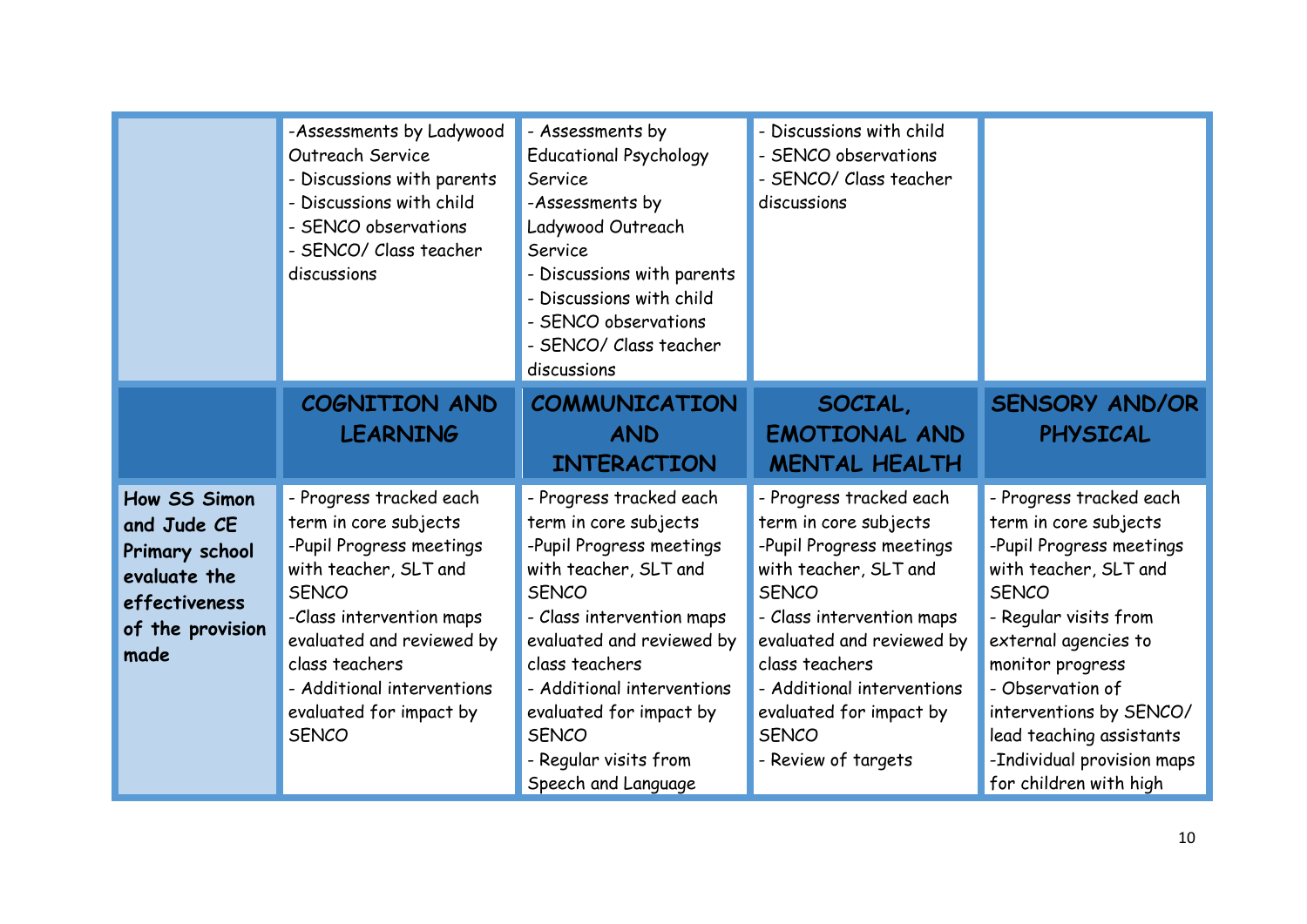|                                                            | - Observation of<br>interventions by SENCO/<br>lead teaching assistants<br>- Regular visits from<br>external agencies to<br>monitor progress<br>- Individual provision maps<br>for children with high<br>needs to be reviewed and<br>updated regularly<br>-Early Help Assessment<br>meetings<br>-Feedback from child in<br>Learning review meetings | Therapy Service to<br>monitor progress of<br>children who receive<br>programmes in school<br>-Updated Speech and<br>Language therapy<br>assessments in clinic<br>- Observation of<br>interventions by SENCO/<br>lead teaching assistants<br>- Individual provision maps<br>for children with high<br>needs to be reviewed and<br>updated regularly<br>-Early Help Assessment<br>meetings<br>-Feedback from child in<br>Learning review meetings | - Observation of<br>interventions by SENCO/<br>lead teaching assistant<br>- Individual provision maps<br>for children with high<br>needs to be reviewed and<br>updated regularly<br>-Monitoring of additional<br>behavioural systems set up<br>for individual children<br>- Early Help Assessment<br>meetings<br>- Feedback from child in<br>Learning review meetings | needs to be reviewed and<br>updated regularly<br>-Early Help Assessment<br>meetings<br>- Feedback from child in<br>Learning review meetings |
|------------------------------------------------------------|-----------------------------------------------------------------------------------------------------------------------------------------------------------------------------------------------------------------------------------------------------------------------------------------------------------------------------------------------------|-------------------------------------------------------------------------------------------------------------------------------------------------------------------------------------------------------------------------------------------------------------------------------------------------------------------------------------------------------------------------------------------------------------------------------------------------|-----------------------------------------------------------------------------------------------------------------------------------------------------------------------------------------------------------------------------------------------------------------------------------------------------------------------------------------------------------------------|---------------------------------------------------------------------------------------------------------------------------------------------|
|                                                            | <b>COGNITION AND</b><br><b>LEARNING</b>                                                                                                                                                                                                                                                                                                             | <b>COMMUNICATION</b><br><b>AND</b><br><b>INTERACTION</b>                                                                                                                                                                                                                                                                                                                                                                                        | SOCIAL,<br><b>EMOTIONAL AND</b><br><b>MENTAL HEALTH</b>                                                                                                                                                                                                                                                                                                               | <b>SENSORY AND/OR</b><br><b>PHYSICAL</b>                                                                                                    |
| How SS Simon<br>and Jude CE<br>Primary school<br>adapt the | Curriculum<br>-Multi sensory teaching<br>approaches                                                                                                                                                                                                                                                                                                 | Curriculum<br>-Multi sensory teaching<br>approaches                                                                                                                                                                                                                                                                                                                                                                                             | Curriculum<br>- Differentiated planning,<br>learning activities,<br>delivery and outcomes                                                                                                                                                                                                                                                                             | Curriculum<br>- Differentiated planning,<br>learning activities,<br>delivery and outcomes                                                   |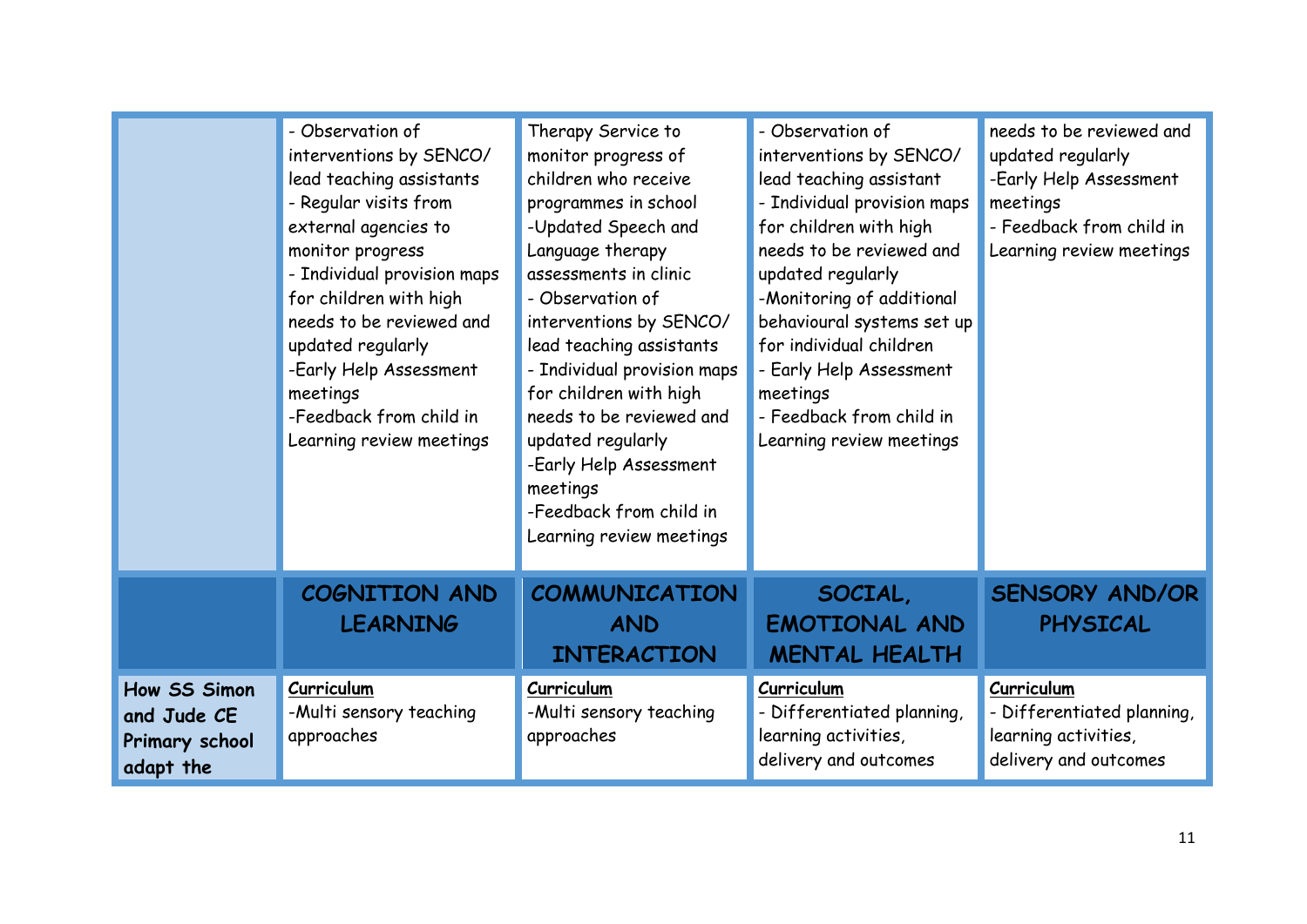| curriculum and  | - Differentiated planning,    | - Differentiated planning, | - Learning scaffolded to  | - Learning scaffolded to   |
|-----------------|-------------------------------|----------------------------|---------------------------|----------------------------|
| school          | learning activities, delivery | learning activities,       | meet the needs of the     | meet the needs of the      |
| environment for | and outcomes                  | delivery and outcomes      | child                     | child                      |
| pupils          | -Learning scaffolded to       | - Learning scaffolded to   | - Teaching assistant/     | - Teaching assistant/      |
|                 | meet the needs of the child   | meet the needs of the      | teacher targeted support  | teacher targeted support   |
|                 | - Teaching assistant/         | child                      | in class                  | in class                   |
|                 | teacher targeted support      | - Teaching assistant/      | - Co-operative learning   | - Co-operative learning    |
|                 | in class                      | teacher targeted support   | structures                | structures                 |
|                 | - Co-operative learning       | in class                   | - Learning Review System  | - Learning Review System   |
|                 | structures                    | - Co-operative learning    | - Structured school and   | - Structured school and    |
|                 | - Learning Review System      | structures                 | classroom practices       | classroom practices        |
|                 | - Structured school and       | - Learning Review System   | - Whole School Behaviour  | - Flexible teaching        |
|                 | classroom practices           | - Structured school and    | Policy                    | arrangements               |
|                 | - High interest Low ability   | classroom practices        | - Personal Learning Goals | - Staff aware of           |
|                 | reading scheme                | - Instructions/ requests   | - Whole school rewards    | implications of sensory or |
|                 | English and maths             | repeated, rephrased and    | and sanctions system-     | physical impairment        |
|                 | intervention groups e.g.      | reduced                    | 'Good to be Green'        | - Support/ advice from     |
|                 | Better Reading, additional    | - Speaking and Listening   | - Individualised rewards  | outside agencies           |
|                 | phonics, Rapid Maths, Rapid   | Intervention Groups e.g.   | and sanctions system      | - Range of specialist      |
|                 | Read etc.                     | Talkabout, Time to Talk,   | - Social Stories          | equipment e.g., PE         |
|                 | - Practical equipment/        | Socially Speaking etc.     | - PSHE                    | equipment, writing slopes, |
|                 | activities/ games             | - 1:1 Speech and language  | - Circle Time             | triangular pencils, easy   |
|                 | - Laptops/tablets             | programmes from SALT       | - After School Clubs      | grip scissors, writing     |
|                 | Effective use of ICT          | -Speech and Language       | - School Council          | slopes etc.                |
|                 | - Writing frames              | Therapist in Year 1        | - Learning Mentor         | - Radio aid microphone     |
|                 | - Coloured overlays/          | (assessments and           | providing 1:1 and small   | system for children with   |
|                 | reading strips                | specialised group support) | group interventions       | hearing impairments        |
|                 | - Learning Mentor support     |                            |                           |                            |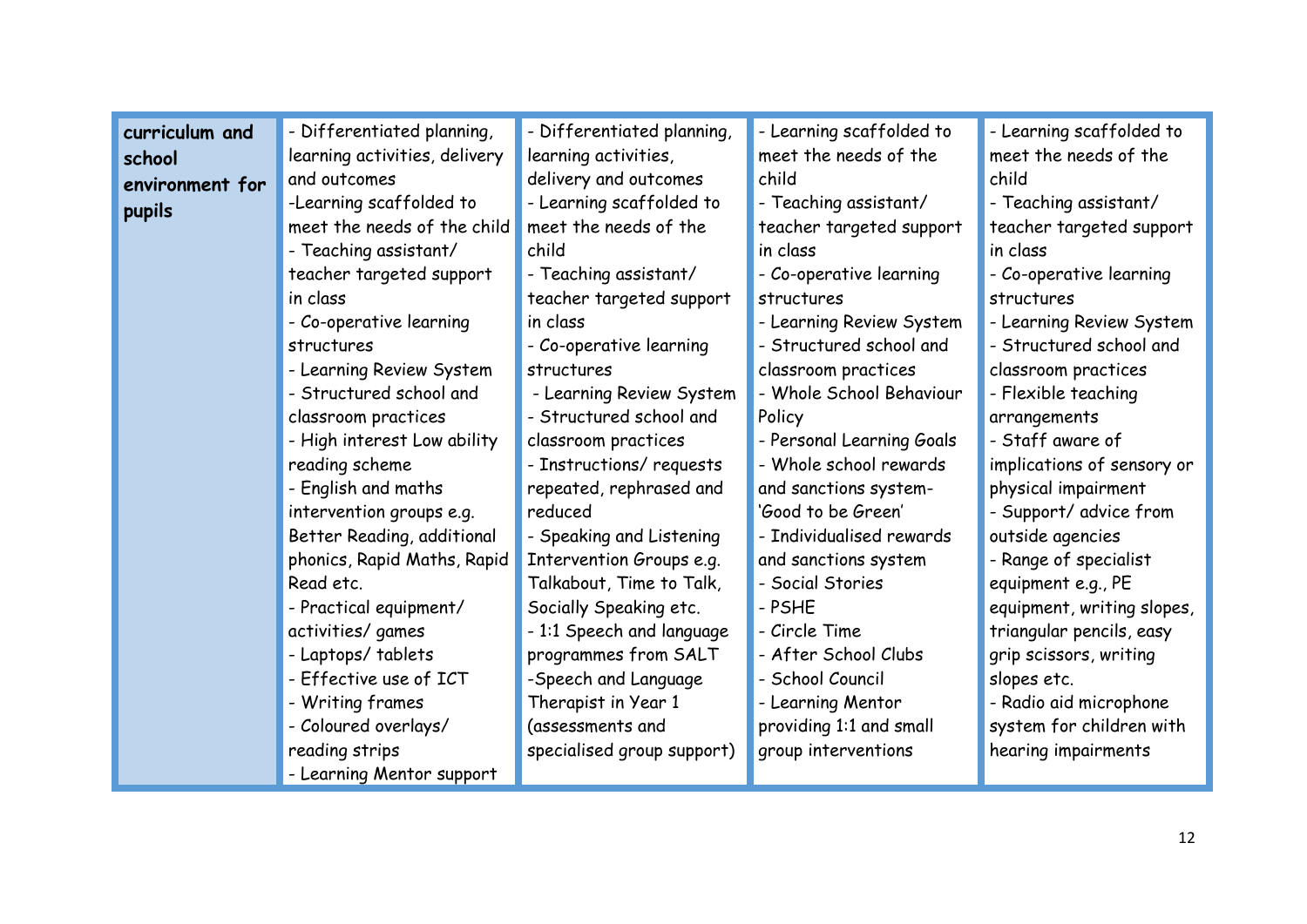| - Individualised timetables | - Visual aids/ use of    | - Socially Speaking/        | - Laptops linked to          |
|-----------------------------|--------------------------|-----------------------------|------------------------------|
| - Parent workshops and      | symbols                  | Talkabout interventions     | interactive whiteboard       |
| family learning             | -Communication boards    | - Learning Mentor           | with mirroring software      |
|                             | - Practical equipment/   | Parenting support           | - Individual laptops         |
| Environment                 | activities               | -Visuals e.g., Emotional 5- | - Touch Typing               |
| - Visual aids/use of        | - Laptops/ Tablets       | point scale                 | interventions                |
| symbols                     | - Effective use of ICT-  |                             | -Additional fine and gross   |
| - Visual timetables         | writing with symbols/    | Environment                 | motor skills activities      |
| - Dyslexia Friendly         | pictures                 | -Additional working areas   | - Additional physiotherapy   |
| classrooms                  | -Development of          | -Individual workstation     | sessions                     |
| -Learning focussed displays | vocabulary               | -Calm spaces                | - Additional teaching        |
| -Individual workstations    |                          |                             | assistant support during     |
|                             | Environment              |                             | practical lessons e.g., PE,  |
|                             | - Communication Friendly |                             | trips, playtimes,            |
|                             | Classrooms               |                             | lunchtimes                   |
|                             | -ASD friendly classrooms |                             |                              |
|                             | -Careful seating         |                             | Environment                  |
|                             | arrangements             |                             | - Accessibility of building  |
|                             | - Visual aids/ use of    |                             | e.g. ramps, stair lift, lift |
|                             | symbols                  |                             | to KS2 playground and        |
|                             | - Visual timetables      |                             | UKS2 classrooms,             |
|                             |                          |                             | disabled toilets, handrails  |
|                             |                          |                             | - Outdoor Play areas         |
|                             |                          |                             | -Environmental               |
|                             |                          |                             | assessments from outside     |
|                             |                          |                             | agencies e.g. Mobility       |
|                             |                          |                             | officer from Sensory         |
|                             |                          |                             | Support                      |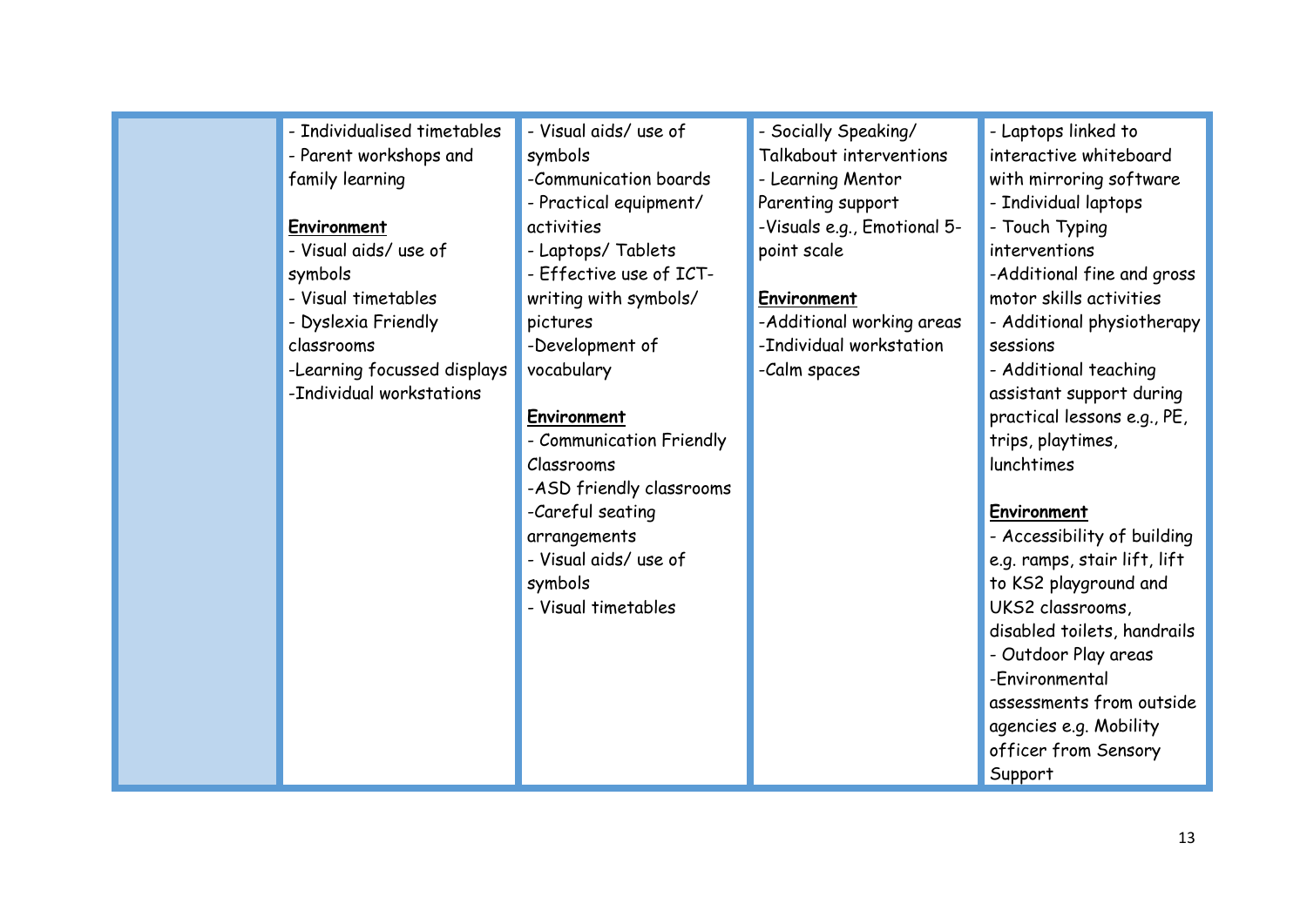|                                                                                                                                                                               | COGNITION AND<br><b>LEARNING</b>                                                                                                                                                                                                                                                                                                                                        | <b>COMMUNICATION</b><br><b>AND</b><br><b>INTERACTION</b>                                                                                                                                                                                                                                                                                                                                                                                                                                                                       | SOCIAL,<br><b>EMOTIONAL AND</b><br><b>MENTAL HEALTH</b>                                                                                                                                                                                                                                                                                                                                                                                                                                                                                              | <b>SENSORY AND/OR</b><br>PHYSICAL                                                                                                                                                                                                                                                                                                                                                                                                         |
|-------------------------------------------------------------------------------------------------------------------------------------------------------------------------------|-------------------------------------------------------------------------------------------------------------------------------------------------------------------------------------------------------------------------------------------------------------------------------------------------------------------------------------------------------------------------|--------------------------------------------------------------------------------------------------------------------------------------------------------------------------------------------------------------------------------------------------------------------------------------------------------------------------------------------------------------------------------------------------------------------------------------------------------------------------------------------------------------------------------|------------------------------------------------------------------------------------------------------------------------------------------------------------------------------------------------------------------------------------------------------------------------------------------------------------------------------------------------------------------------------------------------------------------------------------------------------------------------------------------------------------------------------------------------------|-------------------------------------------------------------------------------------------------------------------------------------------------------------------------------------------------------------------------------------------------------------------------------------------------------------------------------------------------------------------------------------------------------------------------------------------|
| What specialist<br>skills/expertise<br>do school staff<br>have?<br>What training<br>are the staff<br>teaching and<br>supporting<br>pupils with SEN<br>having/recently<br>had? | - Whole staff trained in<br>Kagan (co-operative<br>learning structures)<br>- Educational Psychologist<br>advice and support for<br>teaching staff<br>- Ladywood Outreach<br>Service advice and support<br>for teaching staff<br>- Working memory<br>-Developing Independence,<br>Scaffolding, questioning<br>and modelling (Teaching<br>assistants)<br>-Remote learning | -Whole school ELKLAN<br>training (Communication<br>Friendly Schools)- early<br>years and primary<br>-Speech and Language<br>Therapy Service advice<br>and support for teaching<br>staff<br>- Teaching assistants<br>trained by S&L therapists<br>to deliver specific<br>programmes<br>-Educational Psychologist<br>advice and support for<br>teaching staff<br>- Ladywood Outreach<br>Service advice and support<br>for teaching staff<br>-WELLCOMM training<br>-Social Communication and<br>Interaction in the Early<br>Years | -Learning Mentor trained<br>as Webster Stratton<br>Parenting trainer<br>- Learning Mentor trained<br>in SEALS, Safehands,<br>Winston's Wish,<br>Bereavement counselling,<br>criminal exploitation,<br>Mental Health and Child<br>Protection Level 3<br>- Whole School training on<br>keeping children safe in<br>education training,<br>prevention of<br>radicalisation training,<br>mental Health, stress<br>awareness, FGM and Child<br>Protection<br>-Supporting Children in<br>Early Years with social<br>communication and<br>interaction needs | - Sensory support advice<br>and recommendations for<br>teaching staff for<br>children with visual and<br>hearing difficulties<br>- Individual training from<br>Physiotherapy and<br>Occupational Therapy<br>Service<br>-Individual training from<br>medical professionals<br>- Trained first aiders<br>- Anaphylaxis training for<br>first aiders<br>-Diabetes training<br>-Evacuation chair training<br>-Moving and handling<br>training |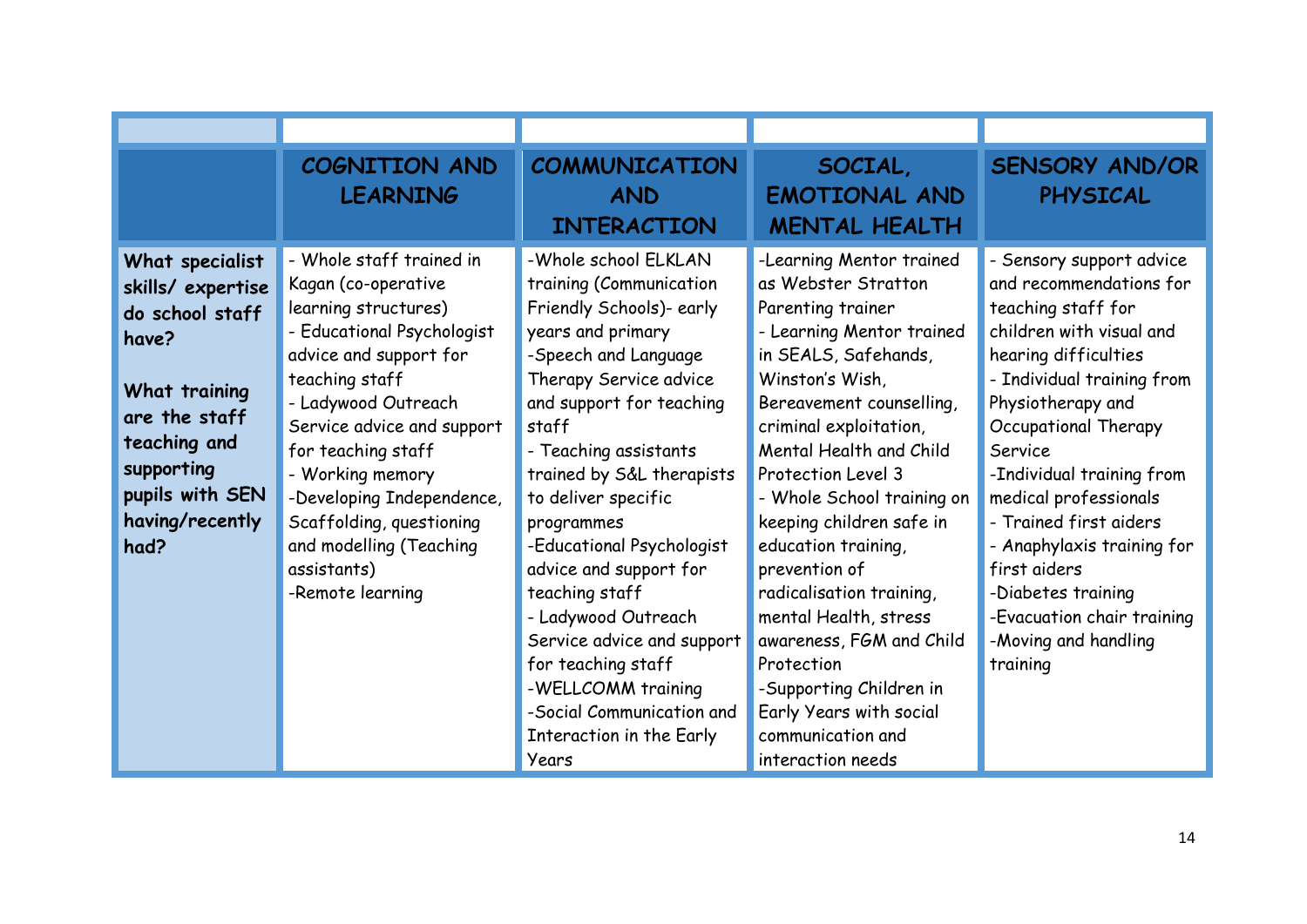|                                                                                                            |                                                                                                             | -Aided Language<br>Stimulation in the early<br>years<br>-Supporting Children in<br>Early Years with social<br>communication and<br>interaction needs<br>-Sensory processing in the<br><b>Early Years</b><br>-Developmental language<br>disorder<br>-Introduction to Autism<br>Spectrum Disorder<br>- Speech, language and<br>communication needs<br>strategies | -Creating environments<br>that promote positive<br>behaviour in the Early<br>Years<br>-Team Teach<br>-Psychological First Aid<br>-Mental Health First<br>Aiders |                                                                                                                                                                                      |
|------------------------------------------------------------------------------------------------------------|-------------------------------------------------------------------------------------------------------------|----------------------------------------------------------------------------------------------------------------------------------------------------------------------------------------------------------------------------------------------------------------------------------------------------------------------------------------------------------------|-----------------------------------------------------------------------------------------------------------------------------------------------------------------|--------------------------------------------------------------------------------------------------------------------------------------------------------------------------------------|
|                                                                                                            | COGNITION AND<br><b>LEARNING</b>                                                                            | <b>COMMUNICATION</b><br><b>AND</b><br><b>INTERACTION</b>                                                                                                                                                                                                                                                                                                       | SOCIAL,<br><b>EMOTIONAL AND</b><br><b>MENTAL HEALTH</b>                                                                                                         | <b>SENSORY AND/OR</b><br><b>PHYSICAL</b>                                                                                                                                             |
| What external<br>specialist<br>services are<br>accessed by<br>school to meet<br>the needs of<br>pupils and | - Educational Psychology<br>Service<br>- Ladywood Outreach<br>Service<br>-Ladywood SpLD Outreach<br>Service | - Educational Psychology<br>Service<br>- Speech and Language<br>Therapy Service<br>- Ladywood Outreach<br>Service<br>- Community Paediatrician<br>-ASD pathway                                                                                                                                                                                                 | - School Nursing Service<br>- Health Visiting Service<br>- Paediatric Learning<br>Disabilities Service<br>- CAMHS<br>-ADHD pathway<br>-Community paediatrician  | - Physiotherapy Service<br>- Occupational Therapy<br>Service<br>-Sensory Support Service<br>(Hearing Impaired service<br>& Visually Impaired<br>Service)<br>- School Nursing Service |